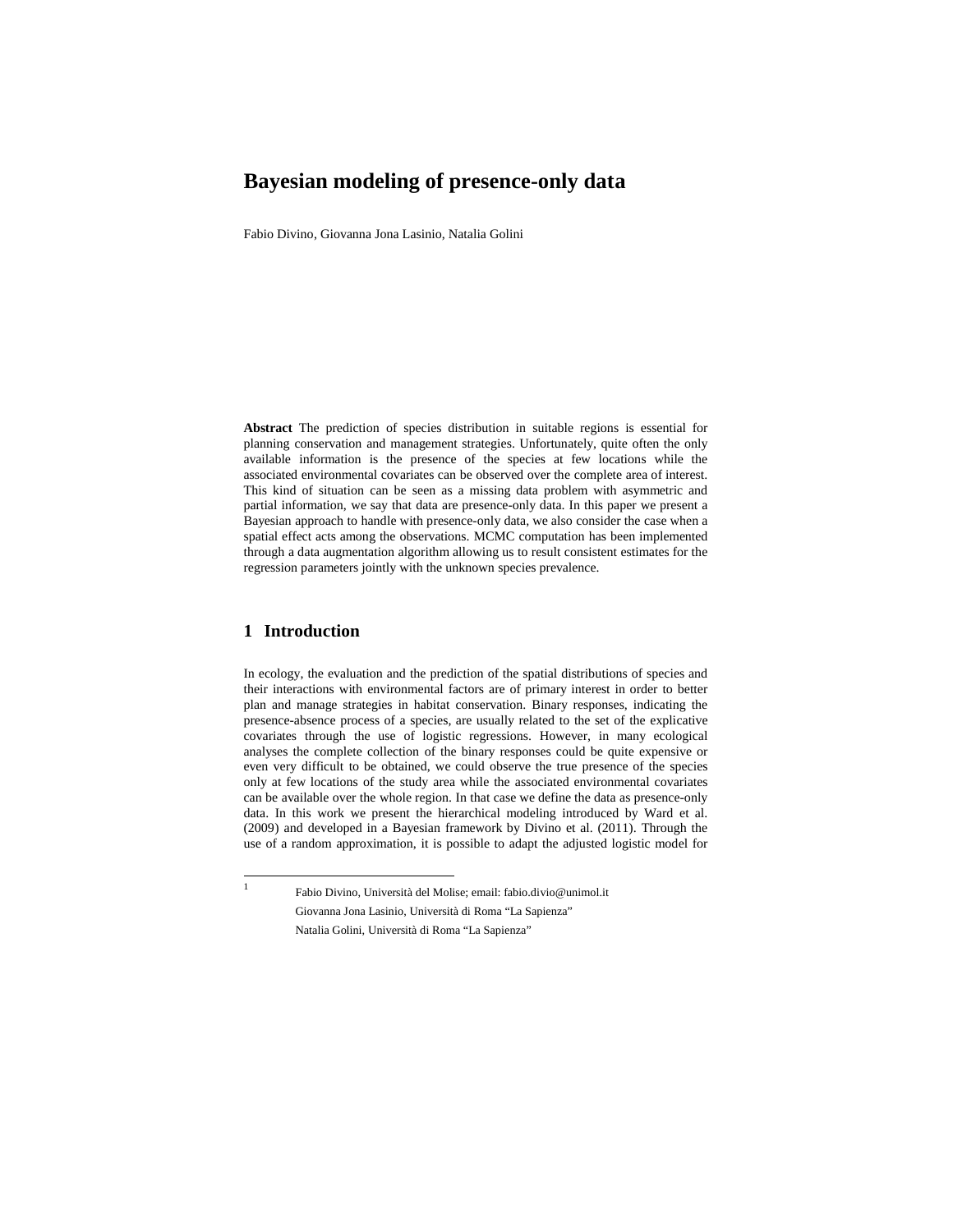case-controls studies also in the setting of the presence-only data, overcoming the need to know the prevalence of the species *a priori*. Estimation of the regression parameters jointly with the prevalence can be carried out through a data augmentation MCMC algorithm.

#### **2 Model and Computation**

With respect to a population *U* of spatially referenced sites *i*, let  $Y=(Y_i : i \in U)$  be a binary process concerning the presence-absence of a species of interest,  $\mathbf{X}=(X_i; i \in U)$  a set of covariates and  $U_p$  the subset of  $U$  where the species is present  $(Y=1)$ . When only presences are observed, samples from the process **Y** can be drawn only from the population *Up* and the usual case-control approach through the logistic regression can not be adopted as the absences (*Y*=0) are not directly observed. Lancaster and Imbens (1996) and Ward et al. (2009) proposed to overcome this problem by considering a combination of two independent random samples: the first sample  $S_p$  is a sample of cases from the population of presences  $U_p$  while the second one  $S_u$  is a sample of "pseudo" controls collected from the whole population *U*. In this way the complete data sample *S* is composed by  $n_p$  presences (observed in  $S_p$ ) and  $n_u$  unobserved values (collected in  $S_u$ ). When the binary response Y is rare, this approach represents a naive approximation of the standard case-control design, here we present a different implementation of the design. Let *Z* be a stratum variable such that  $Z_i=0$  if  $i \in S_u$  and  $Z_i=1$  if  $i \in S_p$ . Notice that  $Z_i=1$  implies  $Y_i=1$  while  $Z_i=0$  implies that  $Y_i$  can assume a value in  $\{0, 1\}$ . The relation between *Y* and *Z* at the sample level can be represented in the following table.

**Table 1:** Sample composition with respect to *Y* and *Z*.

| Y/Z   | $Z=0$    | $Z=1$    |                |
|-------|----------|----------|----------------|
| $Y=0$ | $n_{0u}$ |          | n <sub>0</sub> |
| $Y=1$ | $n_{1u}$ | $n_{1n}$ | $n_{I}$        |
|       | $n_{u}$  | $n_{n}$  | n              |

The only quantities known are  $n_u$  and  $n_p$  (obviously also  $n_{1p}$ ). We remark that all the unknowns can be considered random quantities due to the "censor" effect acting on the subsample  $S_u$ . In particular we can write  $n_{1u}$  as  $\tilde{n}_i = \sum_{i \in S_u} \tilde{Y}_i$ , where the symbol  $\sim$  just

indicates the random nature of the quantity. Now let  $\pi = P(Y=1)$  be the prevalence of the species in *U*. Under the assumption that  $S_u$  is a random sample from the whole population *U* we have that  $E[\tilde{n}_{1u}] = \pi n_u$ . If we assume that the covariates **X** are available for all the sites of the population *U*, we can use the approach introduced by Ward et al. (2009) and developed in a Bayesian framework by Divino et al. (2011). In the case-control framework the logistic regression for a generic observation enclosed in the sample *S* with covariates  $X=x$ , is given by:

$$
P(Y = 1 | s = 1, \eta, x) = \frac{\exp\{\eta(x) + \ln\frac{\gamma_1}{\gamma_0}\}}{1 + \exp\{\eta(x) + \ln\frac{\gamma_1}{\gamma_0}\}},
$$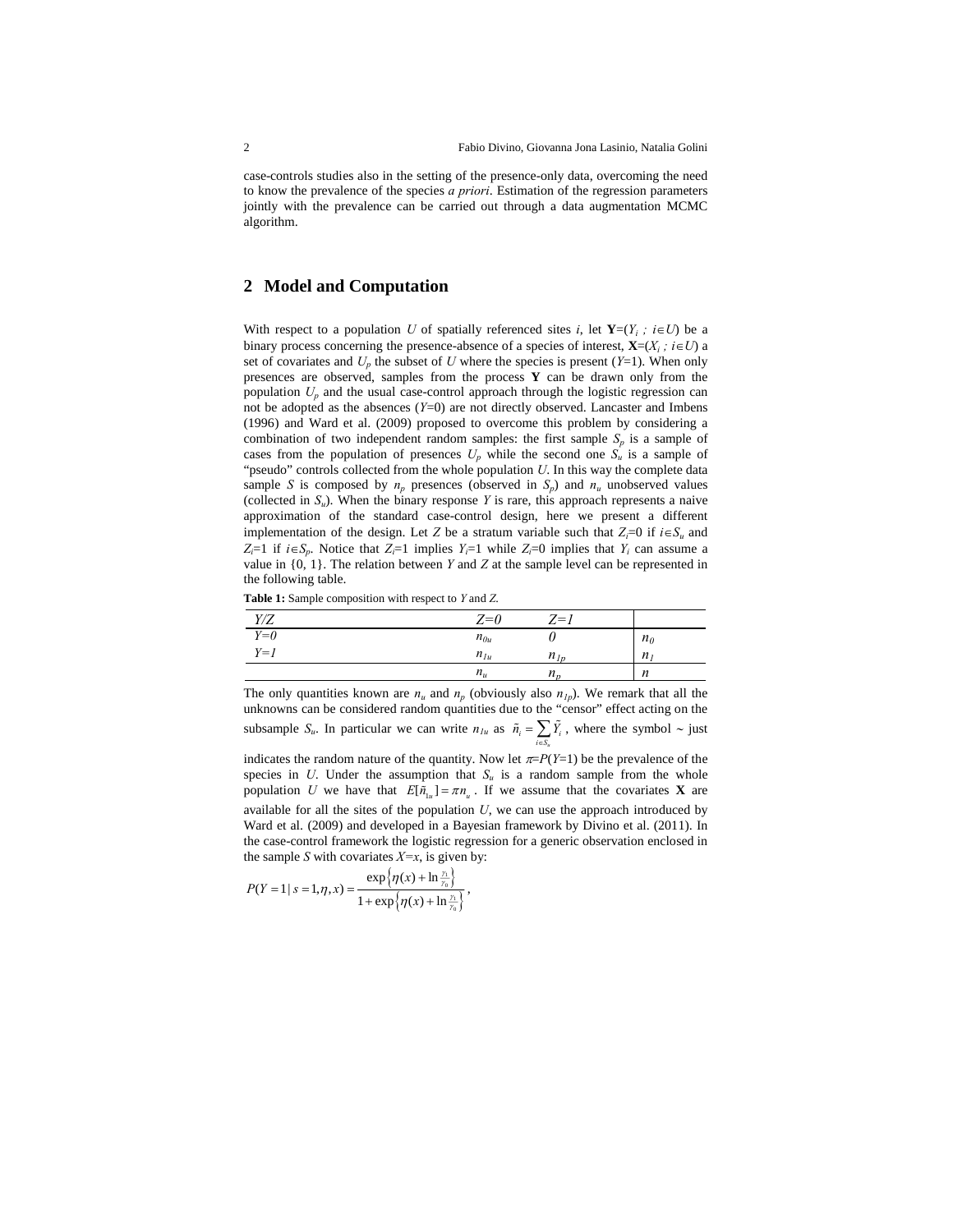where  $s=1$  denotes that the site is included in the sample *S*,  $\eta(x)$  is the regression function,  $\gamma_0$  and  $\gamma_1$  are the unknown proportion of sampling respectively from the absences and the presences. The ratio  $\gamma/\gamma$  adjusts the logistic model under the casecontrol design. Following Ward et al. (2009), we can manage presence-only data by considering the joint probability distribution of *Y* and *Z* and write the full likelihood model (see Ward et al. (2009) for details) or alternatively consider the observed likelihood, defined only with respect to the distribution of *Z,* that results in an average over *Y*. In both the likelihood models, the unknown ratio  $\gamma/\gamma_0$  can be approximated as

follow:  $\frac{\gamma_1}{\gamma_2} \approx \frac{n_1}{n_2}$ 0  $\mathbf{u}_1$  $u^{n}$  *p u*  $\tilde{n}_{1u} + n$ *n* γ  $\frac{\tilde{\gamma}_1}{\tilde{\gamma}_0} \approx \frac{\tilde{n}_{1u} + n_p}{\tilde{n}_{1u}}$ . That expression can be handled into the estimation algorithm

through the use of a data augmentation step. In fact, given a current value for  $\eta(x)$ , it is possible to use the predictive probability distribution of *Y* to have consistent simulations of the unobserved variables related to the locations enclosed in  $S_u$ , then a simple summation over  $S_u$  will result an approximation for the quantity  $n_{1u}$  allowing us to get available a value for the ratio  $\gamma$  / $\gamma$ . In this work we consider regression functions which are linear in the covariates while we present also a model with a spatially structured random effect  $\nu$  accounting for the geographical dependence eventually introduced by latent factors into the species distribution. We can now write the hierarchical Bayesian model. Let  $\theta$  be the vector of hyperparameters with prior  $p(\theta)$ . Conditioned on  $\theta$ , the regression parameters  $\beta$ s are assumed to be Normal distributed while the random effect *v* is a Gaussian Markov random field. Given *β*, *v* and the covariate *x*, the binary response is a Bernoulli random variable with conditional probability of occurrence given by  $\pi(x) = P(Y = 1 | s = 1, \beta, x)$ . At the lowest level of the hierarchy, the conditional distribution of *Z* given *Y* can be derived from the above Table 1. Notice that the spatial structure of the random effect  $\nu$  is given by the geographical neighborhood system among all sites in the population *U*. In the following scheme we describe the MCMC algorithm:

- step 1: initialize  $\theta$ ,  $\beta$ ,  $\nu$ , the unobserved of **Y** over *U* and set  $n_{1u} = \sum_{i \in S} Y_i$
- step 2: sample  $\theta$  from  $P(\theta | \mathbf{Y}, \mathbf{Z}, \beta, \nu)$
- step 3: sample  $\beta$  from  $P(\beta | \mathbf{Y}, \mathbf{Z}, \theta)$
- step 4: sample  $\nu$  from  $P(\nu | \mathbf{Y}, \mathbf{Z}, \theta)$  over *U*
- step 5: sample  $Y_i$  from  $P(Y_i | Z, \beta, v_i, x_i)$  over *U*

Remark that we need to perform the data augmentation (step 4 and step 5) over the entire population *U* for both  $\nu$  and the unobserved responses of **Y** in order to consider the spatial structure of the sites enclosed in both the samples  $S_u$  and  $S_v$ . An important feature of this estimation procedure is that we can easily obtain a consistent estimate of

the  $\pi$  by  $\hat{\pi}_u = \frac{n_{1u}}{n_u}$  $\hat{\pi}_{u} = \frac{\overline{n}_{1u}}{n_{u}}$ , where  $\overline{n}_{1u}$  is the MCMC average of the values in step 1.

### **3 Simulation study**

In this section we report some simulation results. At first, we considered the situation without spatial effect and with only one explicative covariate *X*. We simulated the